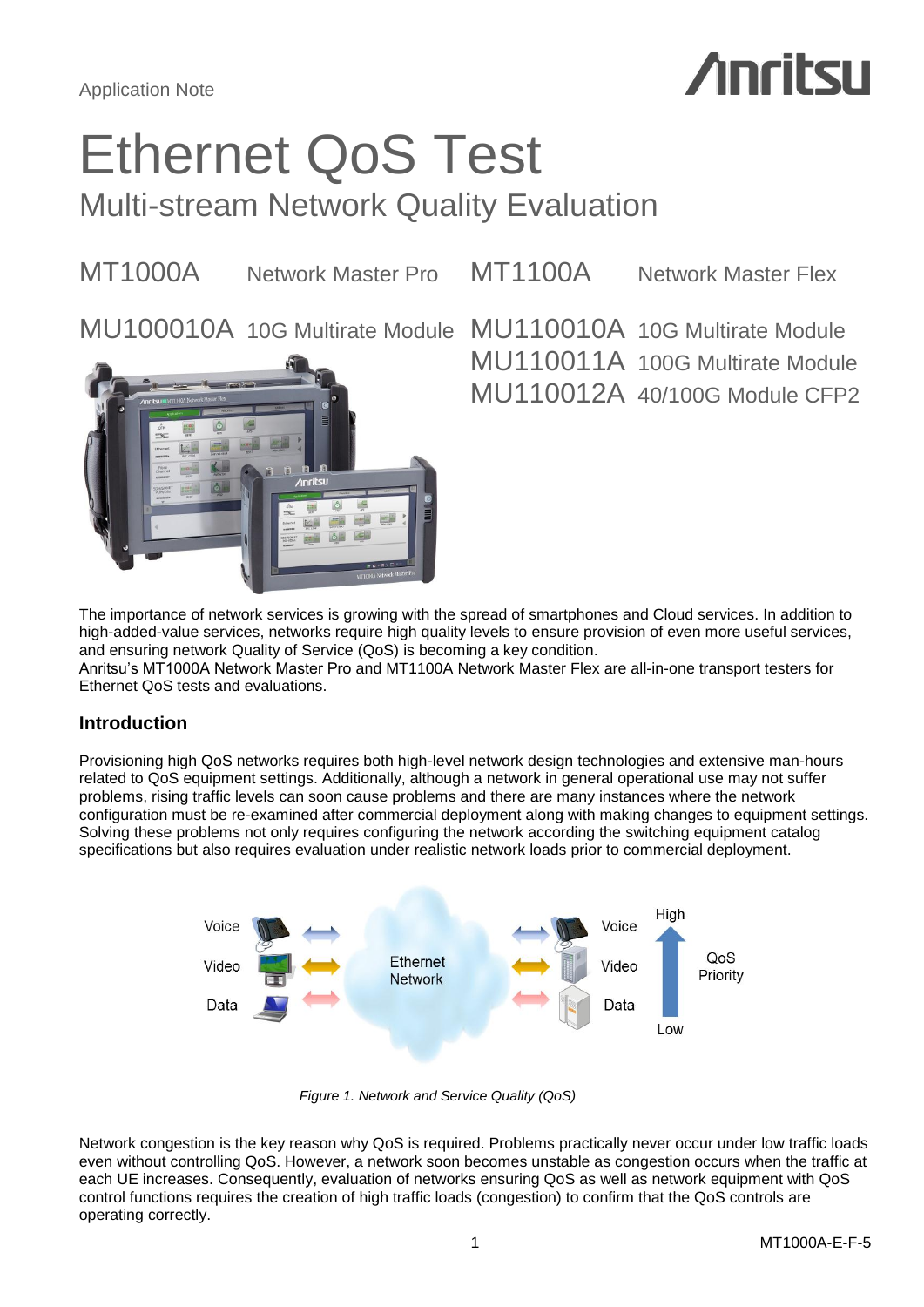# **Applications**

Since a network cannot carry more data packets than the wire capacity, the crowded communications cause congestion and data packets exceeding the wire capacity are discarded (lost). Moreover, since packet transmission wait times increase under congested conditions, transmission delays (latency) become larger, causing more randomness in delay times (Jitter). Networks ensuring QoS prioritize transmission of traffic require high service quality and control the packet loss and transmission delays.

The following diagram shows an example of QoS using VLAN CoS (Class of Service). Normally, services like IP phones are assigned high traffic priority because they require high levels of real-time service quality which is badly affected by packet loss and transmission delays. Conversely, services like PC email and web browsing are assigned low traffic priority because they require low levels of real-time service. Higher CoS value are used for services with higher priority levels.



# *Traffic Generation and Monitor Functions*

The MT1000A and MT1100A emulates high network load conditions and monitors the condition of each traffic type under these high load conditions to support QoS tests allowing evaluation prior to commercial deployment over the network.

Generating high traffic loads up to the full wire rate are easily accomplished on the MT1000A, but are difficult to generate using a live network. Using the MT1000A and MT1100A stream editing function makes it easy to simultaneously generate traffic for up to 16 streams while independently setting any QoS-related parameter such as the CoS value for each stream.



*Figure 3. Traffic Generation*

Simultaneously monitoring of each traffic condition (Frame Loss/Delay/Jitter (delay randomness)) for up to 16 streams supports the confirmation of the QoS control functions as well as measuring the effectiveness of the network QoS configuration.



*Figure 4. Traffic Monitor*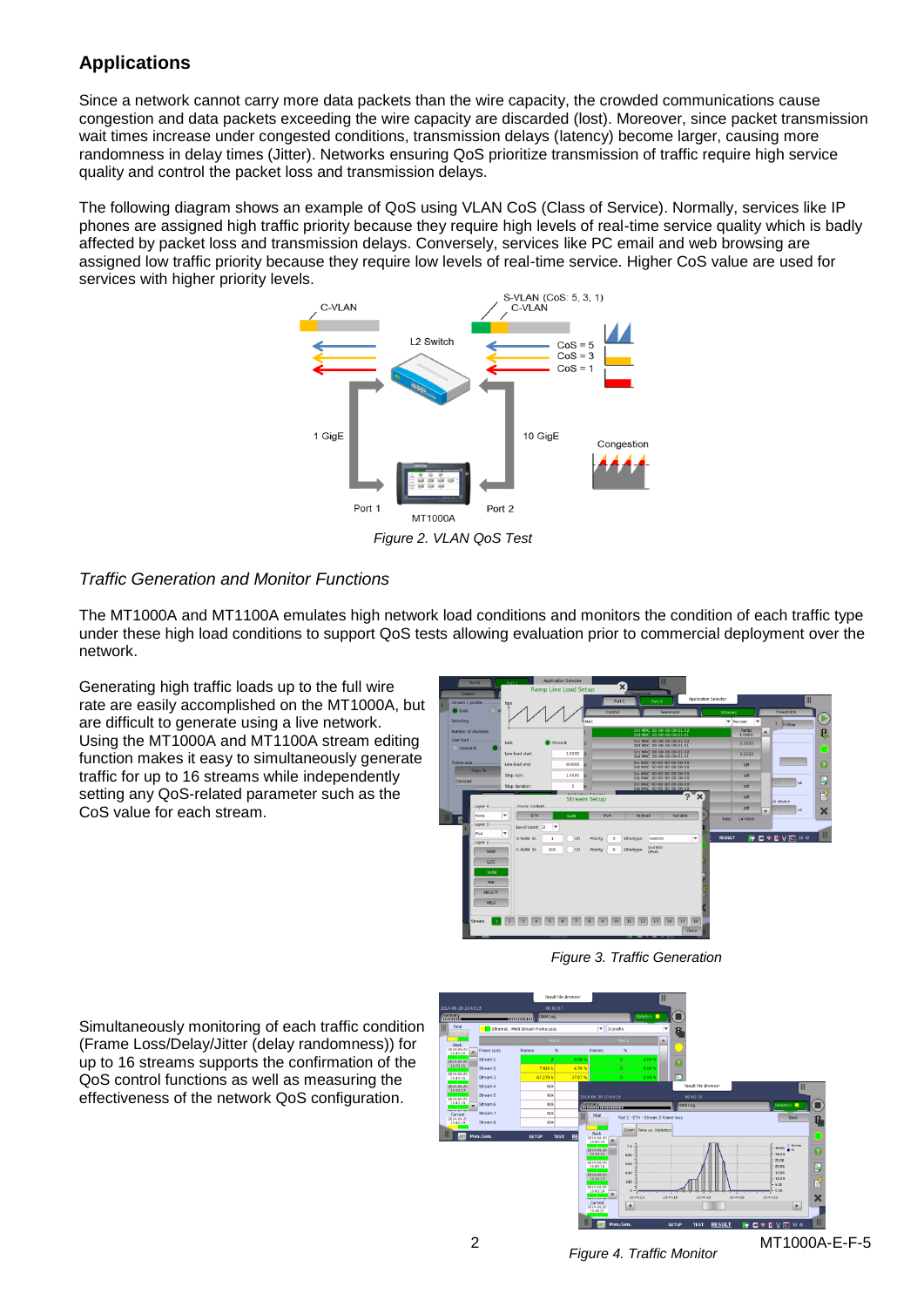# *Measurement Examples*

The number and proportion (%) of lost frames for each stream with different priorities can be measured. The example showing in figure 5 is confirming no high-priority-traffic packets have been lost.

The delay (Max., Min., Ave.) can be measured for each of the 16 streams with different priorities. The example in figure 6 confirms the high-priority traffic delay (latency) is maintained at low levels.

The Jitter (delay randomness) (Max., Min., Ave.) can be measured for each of the 16 streams with different priorities. The example in figure 7 confirms the highpriority traffic Jitter is maintained at low levels.

Irrespective of whether the traffic priority is high, if packet lost, delay and jitter are high, countermeasures are required, these include the review of QoS-related settings of network equipment and might even require the replacement of network equipment itself.

# **Product Features**

- Generates high traffic loads up to full wire rate
- Generates and monitors traffic for up to 16 streams simultaneously
- Measures Frame Loss, Delay, and Jitter of each stream
- Supports up to 10 GigE (MT1000A) and up to 100 GigE (MT1100A)
- Supports QoS tests with all-in-one configuration and two ports at all line rates

# **Summary**

The MT1000A and MT1100A can generate the high traffic loads needed for QoS tests and evaluation prior to commercial network deployment. It is the ideal tester for improving the quality of continuously evolving and expanding high-level networks.

| Ethernet - Multi Stream Frame Loss |          |         | SI prefix | -     |  |
|------------------------------------|----------|---------|-----------|-------|--|
|                                    | Port 1   |         | Port 2    |       |  |
| Frame Loss                         | Frames   | %       | Frames    | %     |  |
| Stream 1                           |          | 0.00%   | ō         | 0.00% |  |
| Stream <sub>2</sub>                | 7.816 k  | 4.39%   | o         | 0.00% |  |
| Stream 3                           | 67.279 k | 37.87 % | o         | 0.00% |  |
| Stream 4                           | N/A      | N/A     | N/A       | N/A   |  |

*Figure 5. Measurement Results (Frame Loss)*

| Ethernet - Multi Stream Latency |          |           |                     |          | SI prefix |          |                  |
|---------------------------------|----------|-----------|---------------------|----------|-----------|----------|------------------|
|                                 | Port 1   |           |                     | Port 2   |           |          | $\blacktriangle$ |
| Latency(us)                     | Min.     | Max.      | Avg.                | Min.     | Max.      | Ava.     |                  |
| Stream 1                        | 6.7 us   | 179.2 us  | 95.7 us             | 138.4 us | 139.1 us  | 138.7 us |                  |
| Stream <sub>2</sub>             | $67$ us  |           | 26 146 ms 4 2267 ms | 138 7 us | 139 4 us  | 1390 us  |                  |
| Stream 3                        | 117.1 us | 6.10558 s | 29.113 ms           | 138.7 us | 139.4 us  | 139.0 us |                  |
| Stream 4                        | N/A      | N/A       | N/A                 | N/A      | N/A       | N/A      |                  |

*Figure 6. Measurement Results (Delay)*

| Ethernet - Multi Stream Jitter |          |           |          | ▼        | SI prefix |          |  |
|--------------------------------|----------|-----------|----------|----------|-----------|----------|--|
|                                | Port 1   |           |          | Port 2   |           |          |  |
| (itter(us)                     | Min.     | Max.      | Avq.     | Min.     | Max.      | Avq.     |  |
| Stream 1                       | $0.0$ us | 171.9 us  | 51.8 us  | $0.0$ us | $0.5$ us  | $0.2$ us |  |
| Stream <sub>2</sub>            | $0.0$ us | 615.6 us  | 66.2 us  | $0.0$ us | $0.5$ us  | $0.2$ us |  |
| Stream 3                       | $0.0$ us | 6.03099 s | 545.4 us | $0.0$ us | $0.5$ us  | $0.2$ us |  |
| Stream 4                       | N/A      | N/A       | N/A      | N/A      | N/A       | N/A      |  |

*Figure 7. Measurement Results (Jitter)*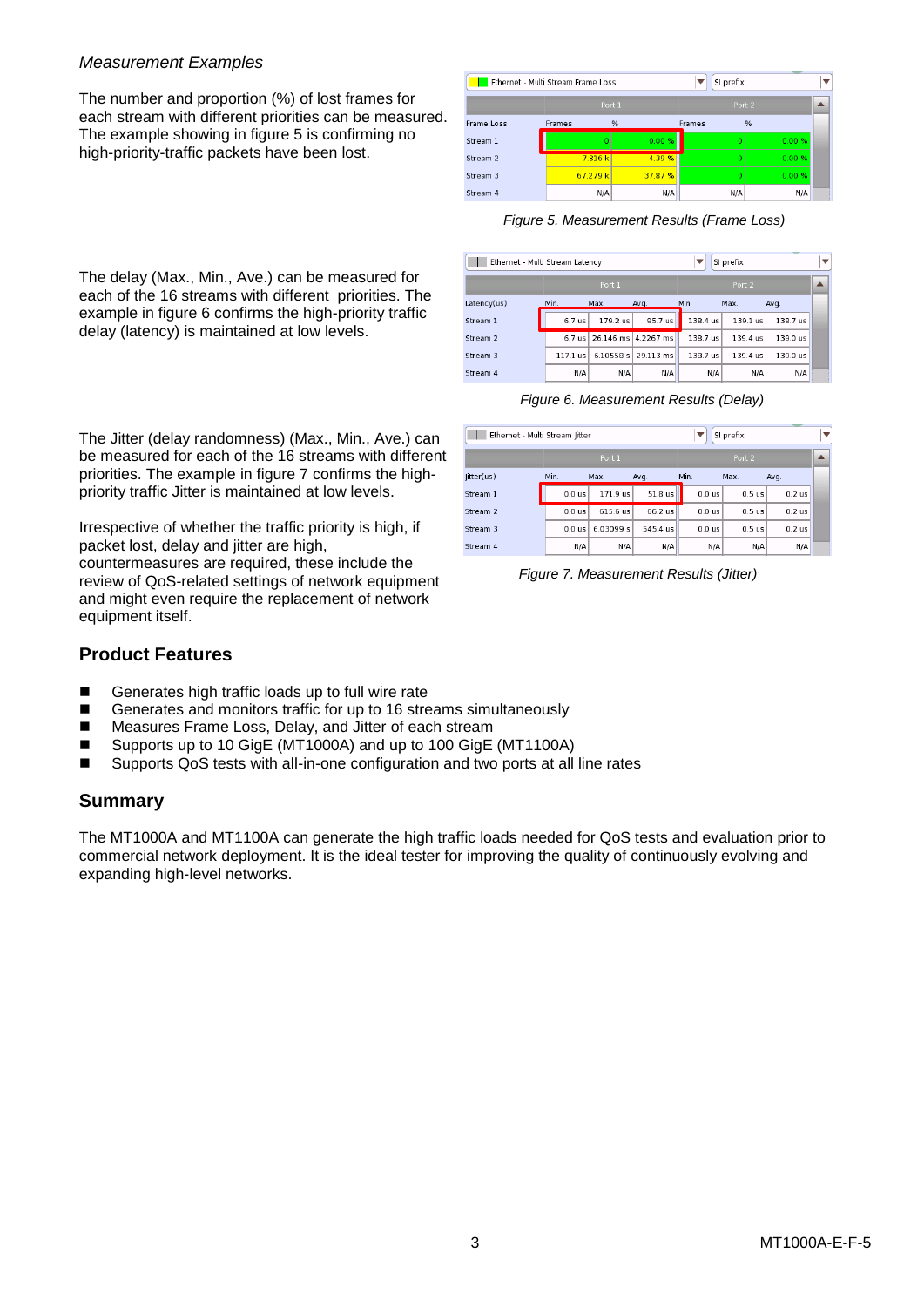# **Ordering Information MT1000A Ordering Information MT1100A**

| Mainframe          |                           | Mainframe           |                            |
|--------------------|---------------------------|---------------------|----------------------------|
| MT1000A            | Network Master Pro        | MT1100A             | <b>Network Master Flex</b> |
| <b>Test Module</b> |                           | <b>Test Modules</b> |                            |
| MU100010A          | 10G Multirate Module      | MU110010A           | 10G Multirate Module       |
|                    |                           | MU110011A           | 100G Multirate Module      |
|                    |                           | MU110012A           | 40/100G Module CFP2        |
| Options            |                           | Power Supply Module |                            |
| MU100010A-001      | Up to 2.7G Dual Channel   | MU110001A           | Power Supply Module AC/DC  |
|                    |                           | MU110002A           | High Power Supply Module A |
| MU100010A-012      | Ethernet 10G Dual Channel | Options             |                            |
|                    |                           |                     |                            |

| Mainframe           |                              |  |  |  |
|---------------------|------------------------------|--|--|--|
| MT1100A             | <b>Network Master Flex</b>   |  |  |  |
| <b>Test Modules</b> |                              |  |  |  |
| MU110010A           | <b>10G Multirate Module</b>  |  |  |  |
| MU110011A           | 100G Multirate Module        |  |  |  |
| MU110012A           | 40/100G Module CFP2          |  |  |  |
| Power Supply Module |                              |  |  |  |
| MU110001A           | Power Supply Module AC/DC    |  |  |  |
| MU110002A           | High Power Supply Module AC  |  |  |  |
| Options             |                              |  |  |  |
| MU110010A-001       | Up to 2.7G Dual Channel      |  |  |  |
| MU110010A-012       | Ethernet 10G Dual Channel    |  |  |  |
| MU110011A/12A-013   | Ethernet 40G Single Channel  |  |  |  |
| MU110011A/12A-014   | Ethernet 40G Dual Channel    |  |  |  |
| MU110011A/12A-015   | Ethernet 100G Single Channel |  |  |  |
| MU110012A-016       | Ethernet 100G Dual Channel   |  |  |  |

*Note: Screen shots in this application note are made using the MT1000A. You can make similar screen shots with the MT1100A*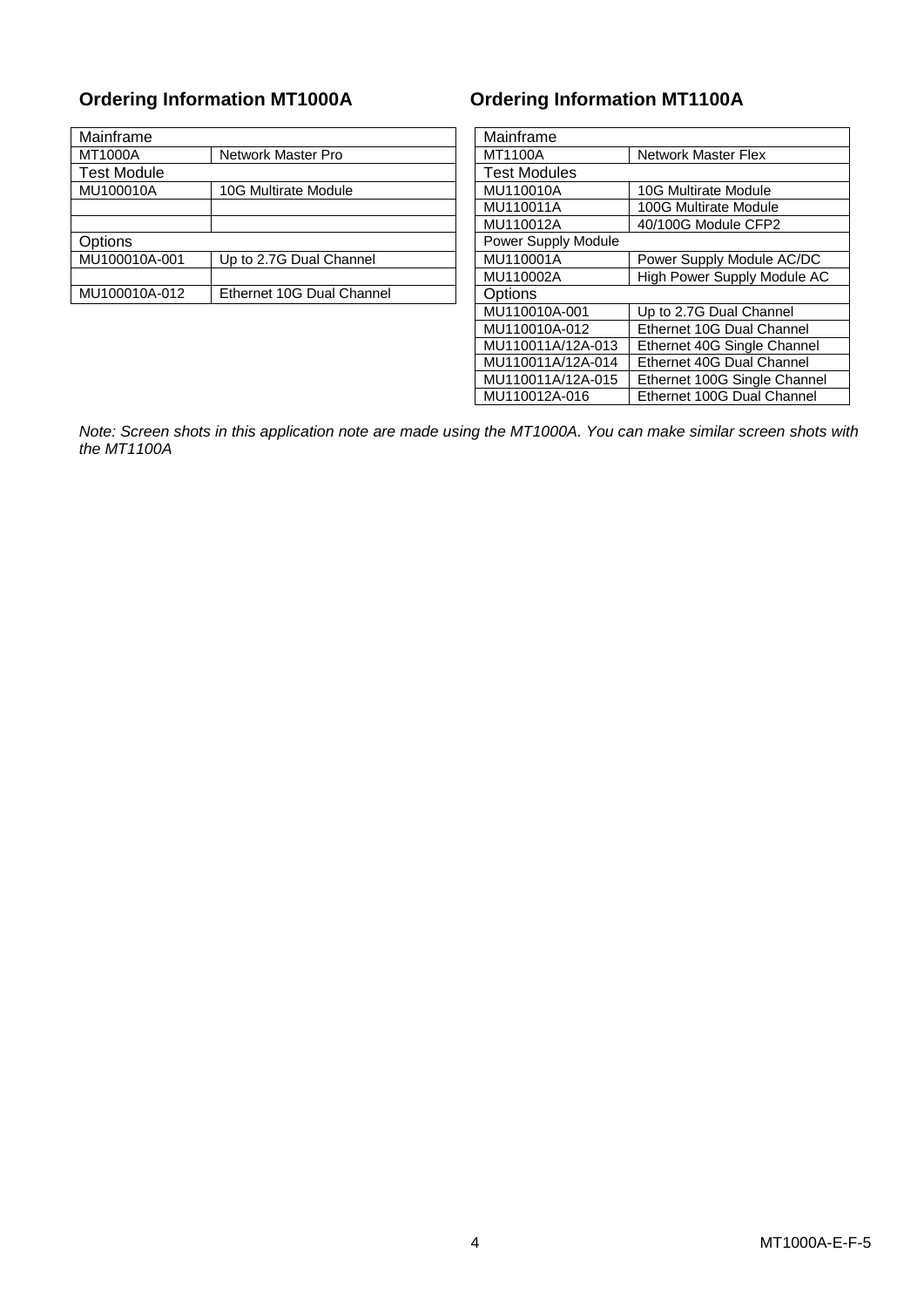Note